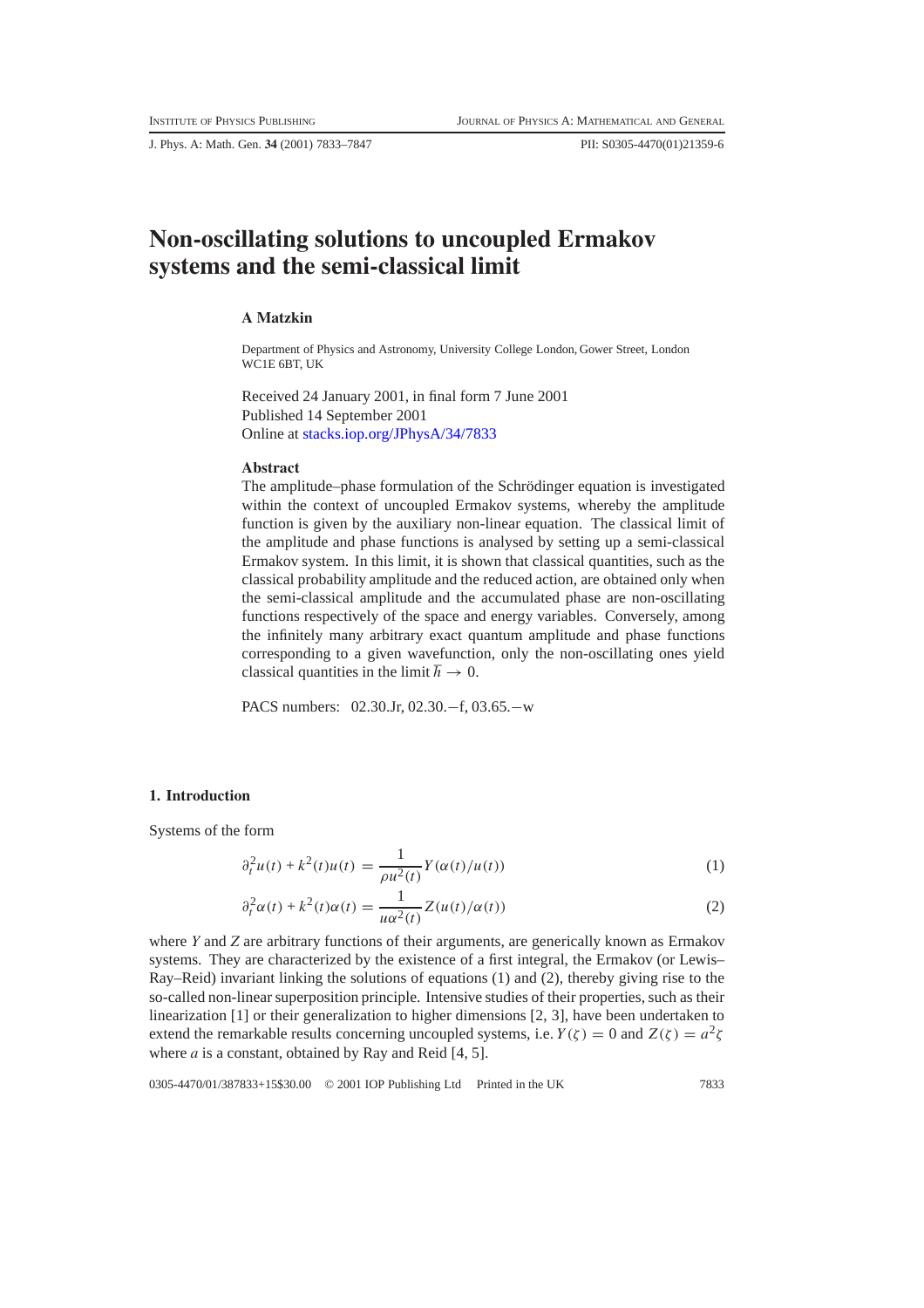Although the paradigm in physical applications of uncoupled Ermakov systems has been the classical linear time-dependent harmonic oscillator (*t* being the time variable), where the full power of Hamiltonian structure [6], Lagrangian mechanics and Noether symmetries [7] have been employed, it has also been remarked that uncoupled systems link the timeindependent linear Schrödinger equation to a non-linear 'auxiliary' equation in the following way:

$$
\hbar^2 \partial_x^2 u(x) + p^2(x) u(x) = 0
$$
\n(3)

$$
\hbar^2 \partial_x^2 \alpha(x) + p^2(x)\alpha(x) = \frac{\hbar^2 a^2}{\alpha^3(x)}
$$
\nwhere *x* refers to the space variable, and *p(x, E)* to its conjugate momentum in classical

mechanics. *E* is the energy, assumed to be conserved, of the system. We have recently shown [8] that the non-linear equation (4) corresponds to the equation for the amplitude function  $\alpha(x)$ in the amplitude–phase formulation of the Schrödinger equation, which arises by performing a so-called Milne transform on the wavefunction; the phase function  $\phi(x)$  is obtained by integrating the relation  $\partial_x \phi = \alpha^{-2}$  (see section 2).

We shall be concerned throughout this paper by the oscillatory properties of the solutions of the uncoupled Ermakov system formed by equations (3) and (4) in the specific case of a potential energy function having a single minimum. Actually, since equation (3) defines a Sturm–Liouville problem, the oscillatory properties of the solutions are well-known [9], and we will restrict our analysis to the oscillations, as a function of *x* and *E*, of the amplitude and phase functions. Our first aim will be to show that absolutely smooth, that is non-oscillating, amplitude–phase functions, can be constructed. Let us recall that the amplitude–phase formulation of the one-dimensional Schrödinger equation is frequently used in quantum scattering theories that explicitly include closed channels, such as quantum defect theory (see [8] and references therein). In these situations, it is of prime importance for  $\alpha$  (*x*, *E*) to be a smooth function of both the space (usually radial) coordinate *x* and the energy  $E$ , since the scattering parameters (e.g. the phase shifts) are defined in terms of amplitude–phase functions. However, by the principle of non-linear superposition (section 2.1),  $\alpha$  may be expressed in terms of two independent solutions  $u_1$ and  $u_2$  of equation (3)—solutions which as known oscillate between the turning points of the potential. It follows that  $\alpha(x)$  generally oscillates between the turning points. In practical implementations of amplitude–phase formalisms, numerical methods aiming at minimizing the amplitude of the oscillations have been devised. We have proposed in [8] such a method based on the invariant and the non-linear superposition principle in the context of Ermakov systems. Here, the main point to be examined consists in the relationship between non-oscillating amplitude–phase functions and the functions obtained in the semi-classical  $(h \rightarrow 0)$  limit. More specifically, we will prove that in this limit, the only non-oscillating solutions are the ones that yield classical quantities: in particular, the only semi-classical phase function that does not oscillate is the classical reduced action, and conversely the quantum continuation, for finite  $\hbar$ , of the classical reduced action is a non-oscillating function.

To this end, some properties of amplitude–phase functions, their behaviour as a function of *x* and *E* and their connection with Ermakov systems will be recalled in section 2. In section 3, we shall discuss semi-classical amplitude–phase functions by setting up a semi-classical Ermakov system; the classical probability amplitude and reduced action will appear as a particular solution of the semi-classical amplitude and phase functions. These results will then be employed in a formal  $\hbar$  expansion of the quantum amplitude–phase functions, to prove that provided the first-order functions are non-oscillating, the solutions to each order in  $\hbar$  will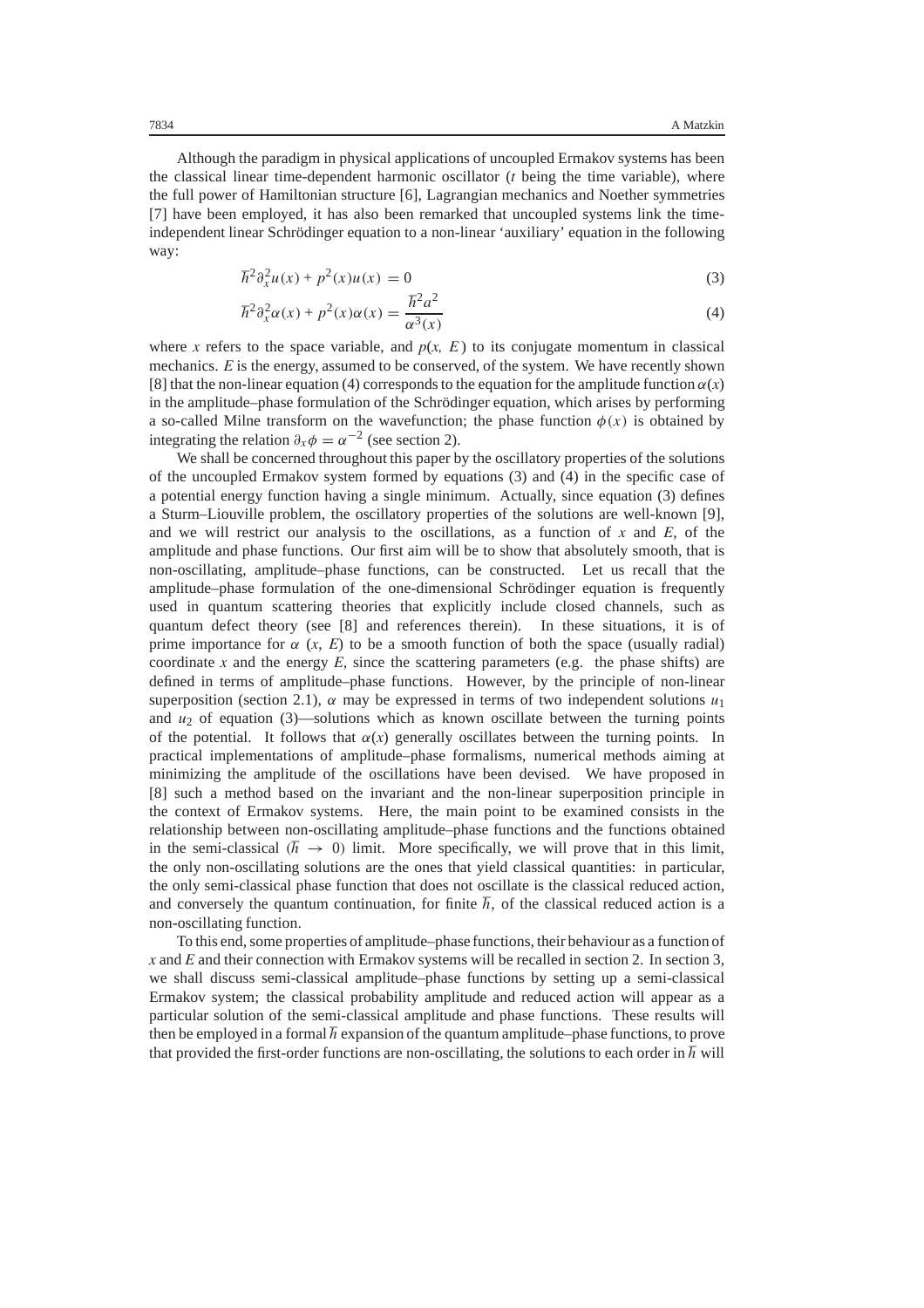then not oscillate (section 4). This will be followed in section 5 by a discussion of the results, in particular in relation to quantization of classically integrable systems.

## **2. Amplitude–phase functions**

Our concern here will be the 'auxiliary' amplitude and phase functions of the Schrödinger equation (3), with  $p^2(x) = 2m(E - V(x))$ , i.e. a particle of mass *m* and energy *E* trapped in a potential well  $V(x)$  having a single minimum.  $V(x)$  is defined on an interval  $s<sub>1</sub>$ ,  $s<sub>2</sub>$ [ (typically  $s_1$ <sub>2</sub> =  $\pm \infty$  or 0). Atomic units will be used throughout, except for the  $\hbar$  factors which will be re-established where appropriate.

#### *2.1. Non-linear superposition principle*

We discuss in this section the main results concerning amplitude–phase functions that will be useful in what follows, omitting details (for more details and the relevant references, see [8]). Equation (3) defines a Sturm–Liouville problem, typically a singular problem on the half line or real line when vanishing boundary conditions at  $s_1$  and  $s_2$  are implemented. However, our interest lies not in the specific eigenfunctions or eigenvalues of the Schrödinger equation, but in relating linearly independent solutions of the linear equation to amplitude and phase functions. We will denote by  $u_1$  and  $u_2$  two independent solutions of equation (3), respectively, regular at *s*<sub>1</sub> and *s*<sub>2</sub> and with Wronskian  $W = \mathcal{W}[u_1, u_2] \equiv (\partial_x u_1)u_2 - u_1(\partial_x u_2)$ .

A general solution  $u(x)$  of equation (3), which is readily written in terms of the independent solutions  $u_1$  and  $u_2$ , may also be obtained as

$$
u(x) = b_1 \alpha(x) \sin[\phi(x) + b_2]
$$
 (5)

where  $b_1$  and  $b_2$  are complex constants. A straightforward substitution in equation (3) leads to the two equations

$$
\partial_x^2 \alpha(x) + p^2(x)\alpha(x) = \alpha(x) [\partial_x \phi(x)]^2
$$
 (6)

$$
\alpha^2(x) = \frac{d}{\partial_x \phi} \tag{7}
$$

where we can set  $a^2 = 1$  without any loss of generality (since  $a^2$  can be absorbed into  $\alpha$ <br>by redefining  $\alpha \to \alpha/a^{1/2}$ ), thus recovering equation (4). For obvious reasons  $\alpha$  and  $\phi$  are by redefining *<sup>α</sup>* <sup>→</sup> *α/a*1*/*2*)*, thus recovering equation (4). For obvious reasons, *α* and *φ* are known respectively as the amplitude and phase functions. In terms of  $u_1$  and  $u_2$ , it follows from standard results on Ermakov systems that the general solution for  $\alpha$  is given by

$$
\alpha(x) = \left[ \left( \frac{1}{2I} + 2Ic^2 \right) u_1^2(x) + \frac{2I}{W^2} u_2^2(x) - \frac{4Ic}{W} u_1(x) u_2(x) \right]^{1/2}
$$
 (8)  
and the equation for the phase is readily integrated to give

$$
\phi(x) = \arctan\left[\left(\frac{1}{2I} + 2Ic^2\right)W\frac{u_1(x)}{u_2(x)} - 2Ic\right] + \arctan 2Ic\tag{9}
$$

where the integration constant is chosen so that  $\phi(s_1) = 0$ . Equation (8) is an illustration of the non-linear superposition principle [7] *I* and *c* are two constants independent of *x* (*I* is the non-linear superposition principle [7]. *I* and *c* are two constants, independent of *x* (*I* is the Ermakov, or Lewis–Ray–Reid, invariant). Note that the value of the phase function at *s*2, known as the accumulated phase, does not depend on the constants *I* and *c* for the eigenvalues  $E_0$  of the Sturm–Liouville problem, since

$$
\phi(s_2, E = E_0) = \pi n \tag{10}
$$

$$
\phi(s_2, E \neq E_0) = \arctan[2I_c(E)] + \frac{2n+1}{2}\pi.
$$
\n(11)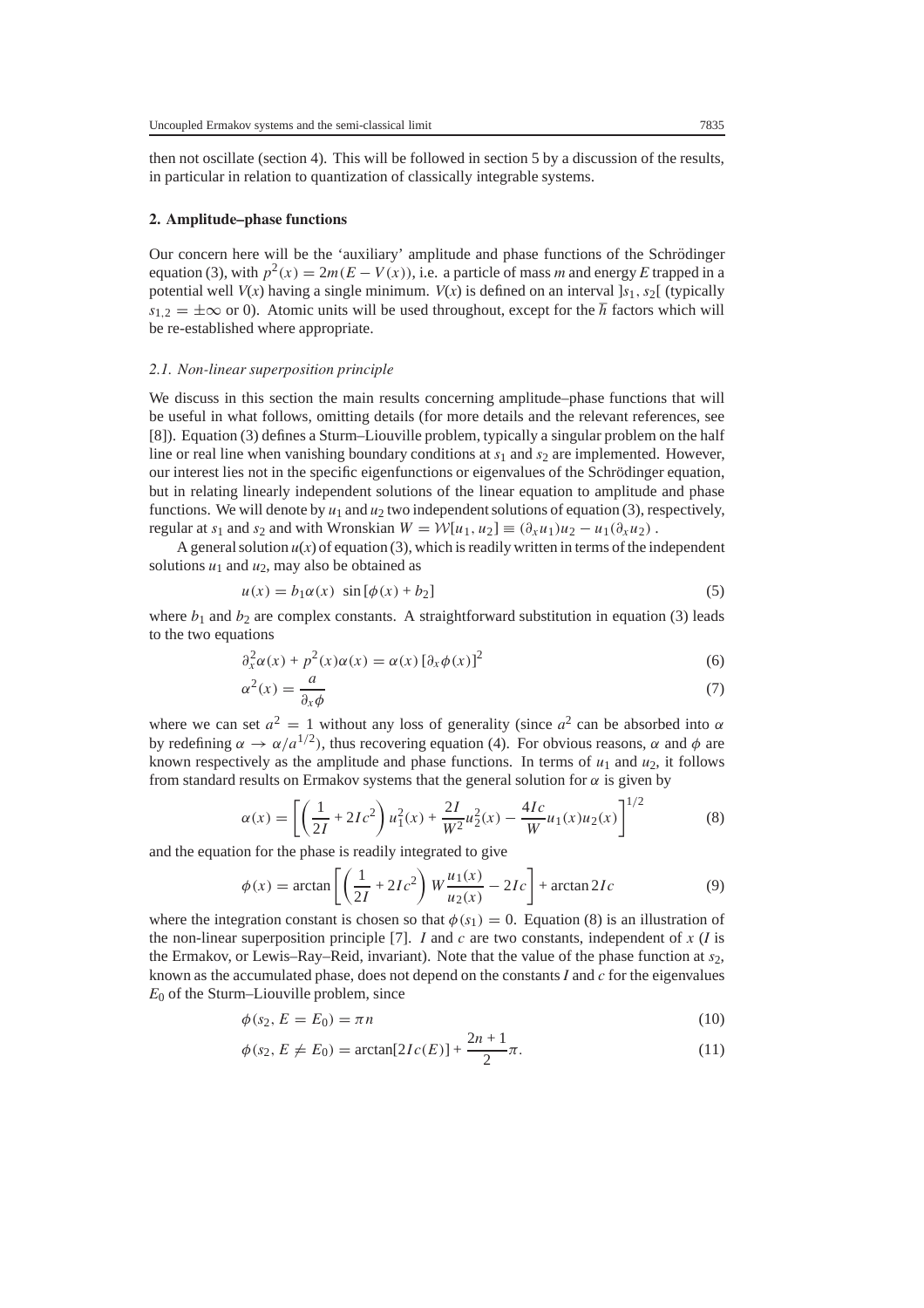Here *n* is an integer giving the number of nodes of  $u_2$ . Note also that  $\alpha(x_1)$  is independent of *c* if  $x_1$  is a zero of  $u_1$ .

## *2.2. Boundary conditions and energy dependence*

The boundary conditions for  $\alpha$  and  $\phi$  are therefore incorporated through the parameters  $I(E)$ and *c*(*E* ), which as indicated depend on the energy. Normalization of the eigenfunctions *f* of the Sturm–Liouville problem with vanishing boundary conditions at *s*<sup>1</sup> and *s*2, yields

$$
\int_{s_1}^{s_2} f^2(x) dx = I \partial_E \phi(s_2, E = E_0).
$$
 (12)

By choosing the eigenfunctions to be normalized per unit energy increment, *I* becomes an energy-independent positive constant, and amplitude and phase functions depend on the single parameter  $c(E)$ .

We now introduce another solution  $g(x)$  of the Schrödinger equation (3), defined in terms of the solutions regular at  $s_1$  and  $s_2$  as

$$
g(x, c) = 2I\left(\frac{u_2(x)}{W} - cu_1(x)\right)
$$
 (13)

which fulfils  $W[u_1, g] = 2I$  and gives  $\alpha(x) = \left[\frac{1}{2I}(u_1^2(x) + g^2(x))\right]^{1/2}$ . This simply means that  $u_1$  and  $g$  lag  $\pi/2$  out of phase, and that with the conventions of section 2.1 ( $a = 1$  and that  $u_1$  and *g* lag  $\pi/2$  out of phase, and that with the conventions of section 2.1 ( $a = 1$  and  $\phi(s_1) = 0$ , we have

$$
u_1(x) = \sqrt{2I}\alpha(x, c) \sin \phi(x, c)
$$
 (14)

$$
g(x, c) = \sqrt{2I}\alpha(x, c)\cos\phi(x, c).
$$
 (15)

We have emphasized the *c*-dependence of the different functions (though self-consistency requires it, it may be checked explicitly that *u*<sup>1</sup> does not depend on *c*).

## *2.3. Oscillatory properties*

2.3.1. Oscillations of the amplitude. Let  $t_1(E)(t_2(E))$  be the inner (outer) turning point. For values beyond the turning points (when  $x < t_1$  or  $x > t_2$ ), we recast equation (6) as

$$
\frac{1}{2} \langle \phi; x \rangle = p^2(x) - \alpha^{-4}(x) \tag{16}
$$

where  $\langle \phi; x \rangle = \partial_x^3 \phi / \partial_x \phi - \frac{3}{2} (\partial_x^2 \phi / \partial_x \phi)^2$  denotes the Schwartzian derivative. Since *α* is a positively defined quadratic form and  $n^2(x) \le 0$  beyond the turning points the Schwartzian positively defined quadratic form and  $p^2(x) < 0$  beyond the turning points, the Schwartzian derivative of the phase is negative, and as it can be verified, if  $\langle \phi; x \rangle < 0$  on an interval then *∂xφ* cannot have a positive local minimum on this interval, i.e. *α* cannot have a local maximum. By noting that  $\alpha(x) \to +\infty$  when  $x \to s_1$  and  $x \to s_2$ , we conclude that if  $\alpha$ does not oscillate between the turning points, it will not oscillate on the whole interval ]*s*1*, s*2[. Note that there is then a unique value  $x_0$ , with  $t_1 < x_0 < t_2$ , such that  $\partial_x \alpha(x_0) = 0$ .

However, as  $u_1(x)$  and  $u_2(x)$  oscillate for  $t_1 < x < t_2$ ,  $\alpha$  will generally oscillate, by virtue of the non-linear superposition principle equation (8), between the turning points, the local wavelength being half that of  $u_1$  or  $u_2$ . Nonetheless, at a specified energy, there may be infinitely many values of  $c$  giving a non-oscillating amplitude function<sup>1</sup>. We give in the

<sup>&</sup>lt;sup>1</sup> For example, taking the second derivative of  $\alpha$ , it is seen that any value of *c* enclosed between  $c_{\pm}(x)$ , with  $c_{\pm}(x) = u_2(x)[Wu_1(x)]^{-1} \pm [2Iu_1(x)]^{-1}[2I/p(x) - u_1^2(x)]^{1/2}$  and where *x* spans the interval between the turning noints, will suffice points, will suffice.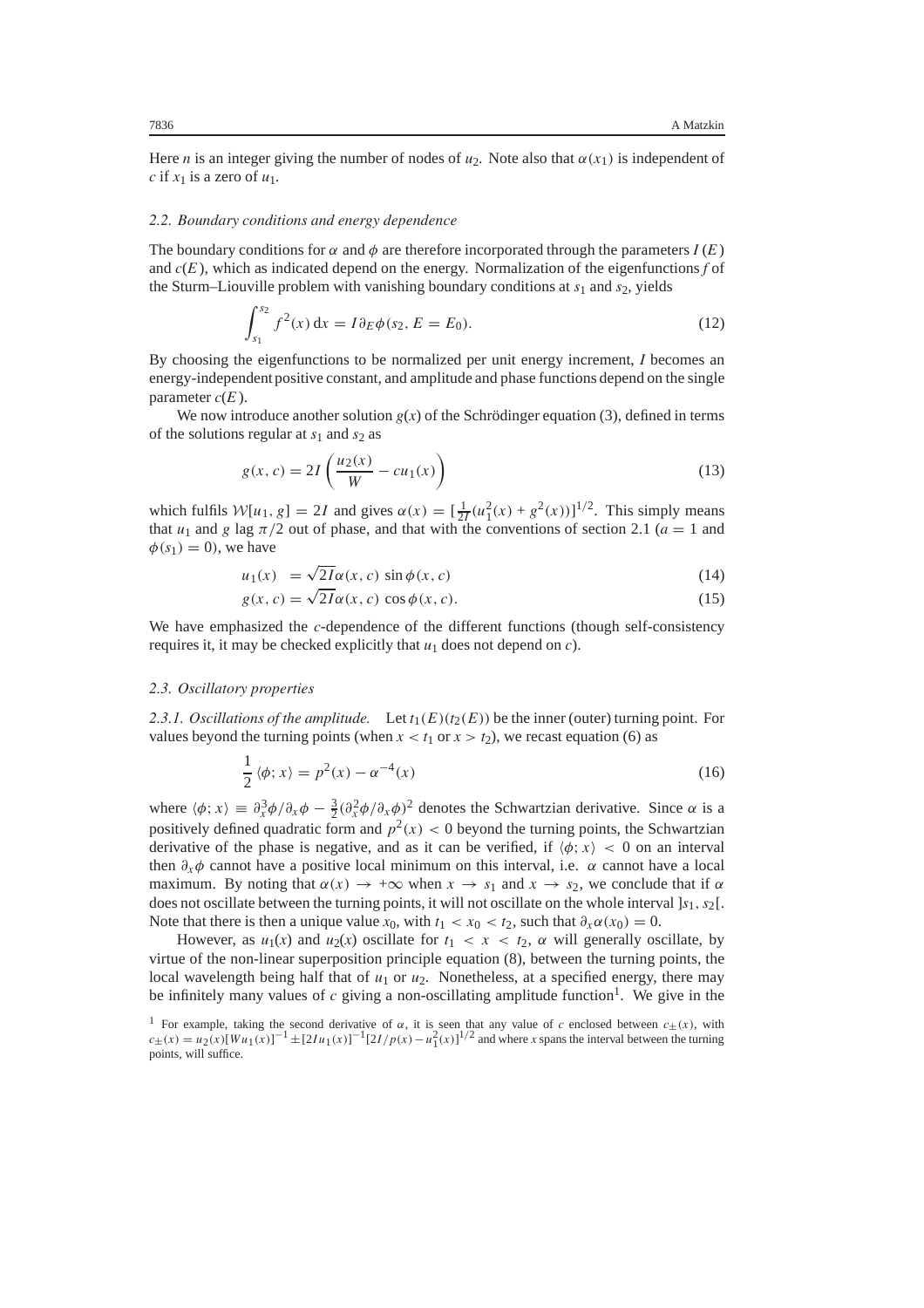following sections a sufficient (but not necessary) condition for  $c(E)$ , that is the value of  $c$ and its explicit energy dependence, because this value has remarkable properties related to classical quantities in the semi-classical limit, as will be seen in section 3.

*2.3.2. Inverted phase accumulation.* Proceeding as in section 2.1, we can define a phase function  $\bar{\phi}(x)$  such that  $\bar{\phi}(s_2) = 0$ , i.e. the phase starts accumulating at  $s_2$  instead of  $s_1$ . As can be easily seen, this amounts to an exchange of the roles of  $u_1$  and  $u_2$ ; for instance, we now have  $u_2 = b_2\bar{\alpha} \sin \bar{\phi}$ , where  $\partial_x \bar{\phi} = \bar{\alpha}(x)^{-2}$  and  $b_2$  is a constant to be set below.  $\bar{\alpha}$  is given by

$$
\bar{\alpha}^2(x) = \left(\frac{1}{2I} + 2I\bar{c}^2\right)u_2^2(x) + \frac{2I}{W^2}u_1^2(x) + \frac{4I\bar{c}}{W}u_1(x)u_2(x)
$$
\n(17)

with  $W[u_2, u_1] = -W$  and where we assumed  $I = \overline{I}$  for simplicity. Generally  $\alpha(x, c)$ <br>and  $\overline{\alpha}(x, \overline{c})$  are very different functions (e.g. the  $\overline{c}$  independent points of  $\overline{\alpha}$  are now and  $\bar{\alpha}(x, \bar{c})$  are very different functions (e.g. the  $\bar{c}$  independent points of  $\bar{\alpha}$  are now located at the zeros of *u*<sub>2</sub>). Notwithstanding, it is apparent that  $\alpha(x, c) = \overline{\alpha}(x, \overline{c})$  iff  $c^2 = \bar{c}^2 = W^{-2} - (2I)^{-2}$  and  $\bar{c} = -c$ . We shall set

$$
c_0(E) = -\left[\left[W(E)\right]^{-2} - \left[2I\right]^{-2}\right]^{1/2}.\tag{18}
$$

To keep the quadratic form real we shall set  $W^2 < 4I^2$ , a condition to be assumed in the rest of the paper (this is not a problem in practice because  $\alpha$  and  $\phi$  are left unchanged by rest of the paper (this is not a problem in practice because  $\alpha$  and  $\phi$  are left unchanged by the transformations  $u_1 \rightarrow \kappa u_1$ ,  $W \rightarrow \kappa W$ ,  $I \rightarrow \kappa^2 I$ ,  $c \rightarrow c/\kappa^2$ , so the Wronskian can be conveniently rescaled).

Let us now suppose that  $c = -\bar{c} = \pm c_0$ . We then have  $\alpha = \bar{\alpha}$ .  $b_2$  is found by evaluating *W*[*u*<sub>1</sub>*, u*<sub>2</sub>] at *s*<sub>2</sub>, which yields, by choosing a proper sign convention, *b*<sub>2</sub> = √2*I*. From equations (13)–(15) it follows that equations  $(13)$ – $(15)$ , it follows that

$$
\sin \bar{\phi}(\mp c_0) = W \left[ \cos \phi(\pm c_0) / 2I \mp [W^{-2} - (2I)^{-2}]^{1/2} \sin \phi(\pm c_0) \right]
$$
(19)

thereby obtaining the relation between  $\phi$  and  $\bar{\phi}$ , which gives the oscillations of  $u_1$  and  $u_2$  only if *α* does not oscillate.

*2.3.3. Auxiliary quadratic form on the unit circle.*  $\alpha^2(x)$  is a positive definite quadratic form. Labelling *M* the matrix of the coefficients, we have det  $M = W^{-2}$  and Tr  $M =$  $1/2I + 2Ic^2 + 2I/W^2$ .  $\alpha^2(x)$  can be reduced to the canonical form

$$
\alpha^{2}(x, c) = \lambda_{1}(c)v_{1}^{2}(x, c) + \lambda_{2}(c)v_{2}^{2}(x, c)
$$
\n(20)

where  $\lambda_i(c)$  are the eigenvalues of  $M(\lambda_1 \ge \lambda_2)$  and  $v_i(x, c)$  are the eigenvectors, normalized<br>so that  $v^2(x, c) + v^2(x, c) = u^2(x) + u^2(x)$ . We now introduce a quadratic form O defined as so that  $v_1^2(x, c) + v_2^2(x, c) = u_1^2(x) + u_2^2(x)$ . We now introduce a quadratic form *Q* defined as

$$
Q(x, c) = \lambda_1(c) w_1^2(x, c) + \lambda_2(c) w_2^2(x, c)
$$
\n(21)

where  $w_i^2(x, c) = v_i^2(x, c)[u_1^2(x) + u_2^2(x)]^{-1}$ . As indicated, *Q*, as well as the  $\lambda_i$  and  $v_i$  are *c*-dependent *Q* oscillates between its maximum and minimum values which are by *c*-dependent. *Q* oscillates between its maximum and minimum values, which are by construction given respectively by  $\lambda_1$  and  $\lambda_2$ .

We now set  $c = \pm c_0$ . Let  $x_1(x_2)$  label the points where  $u_1(u_2)$  vanishes; we then have  $Q(x_{1,2}, \pm c_0) = 2I/W^2$ , so that between two zeros of  $u_1$  and  $u_2$ ,  $Q(x, \pm c_0)$  has at least one extremum on the unit circle (for these points, the equality  $u_1^2(x) = u_2^2(x)$  is fulfilled). Note that  $α(x, c = ±c<sub>0</sub>)$  goes through both the *c*-independent points of  $α(x, c)$  and  $\overline{α}(x, \overline{c})$ , so if *α* oscillates, then there is an extremum of *α* between  $x_1$  and  $x_2$ , and the sign of  $\partial_x \alpha$  alternates between the consecutive zeros of  $u_1$  and  $u_2$ . This is illustrated in figure 1 for the specific case of the harmonic oscillator (to be discussed in details in section 5.4); the zeros of  $u_1$  and  $u_2$  are respectively shown as triangles and rectangles. Note also that the maxima of  $Q(c_0)$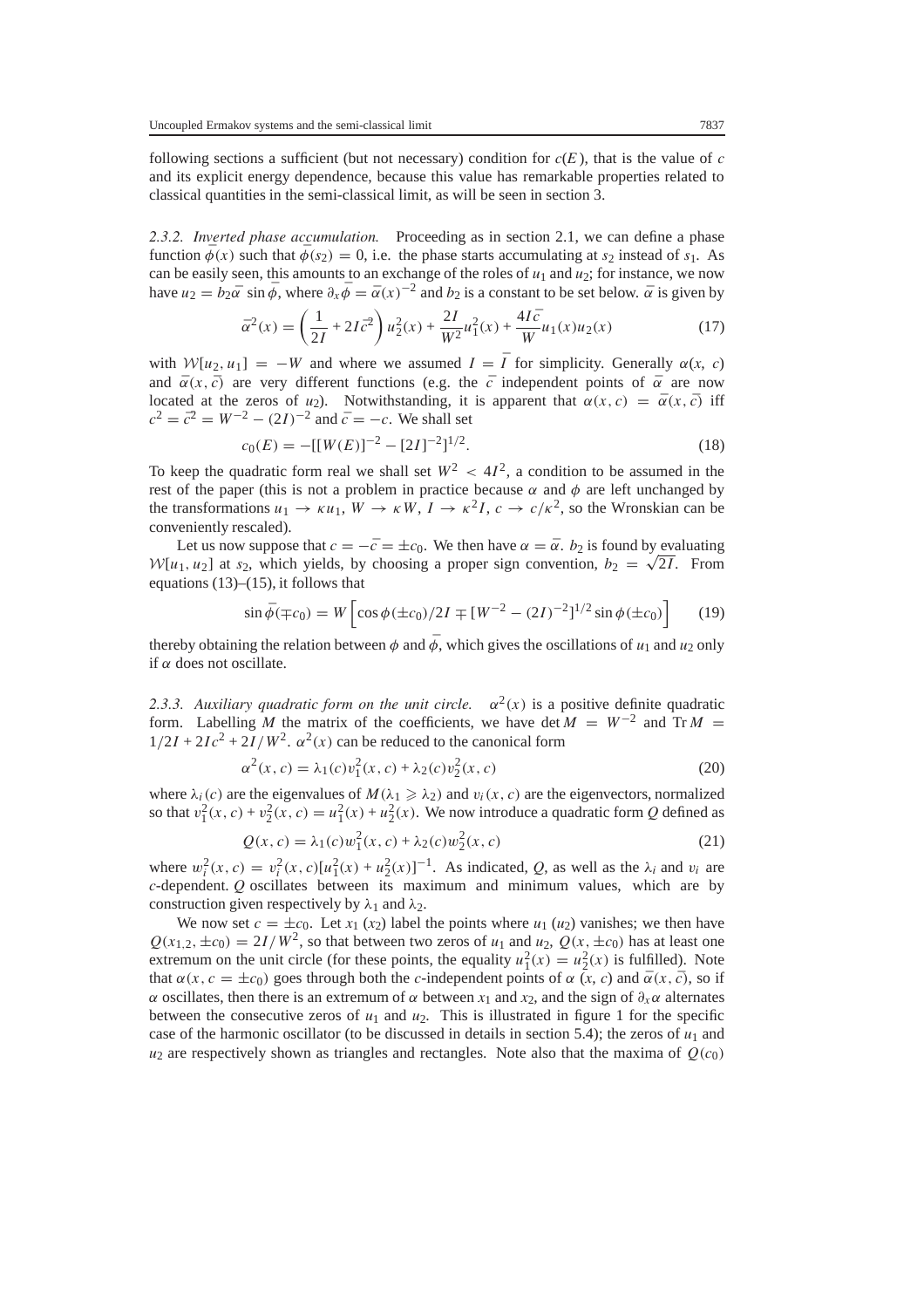

**Figure 1.**  $Q(c_0)$  (broken line, left scale),  $\alpha(c_0)$  (non-oscillating solid line, right scale) and  $\alpha(-c_0)$ (oscillating solid line) are plotted for a harmonic oscillator (atomic units and  $\omega = 1$ ,  $n(E) = 4.4$ , see section 5.4 for the definitions). All amplitude functions  $\alpha$  (*c*) for any *c* go through the points *x*<sub>1</sub> (triangles), and any function  $\bar{\alpha}(\bar{c})$  goes through the points *x*<sub>2</sub> (rectangles). Only the two functions  $\alpha(\pm c_0)$  go through both the points *x*<sub>1</sub> and *x*<sub>2</sub>. Since *Q* oscillates and  $Q(x = x_{1,2}, \pm c_0) = 2I/W^2$ is constant,  $\partial_x Q$  has opposite signs at *x*<sub>1</sub> and *x*<sub>2</sub> as may be seen in the figure. This is also the case for  $\alpha(-c_0)$  (solid line) which therefore oscillates, but not for  $\alpha(c_0)$ .

correspond to the minima of  $Q(-c_0)$ , since  $Q(-c_0) = \overline{Q}(c_0)$ . Combining equations (20) and (21) and taking the derivative  $\partial_x \alpha(x_{1,2})$  as a function of  $\partial_x Q$ ,  $Q$ ,  $u_1$  and  $u_2$ , it can be seen indeed that for  $c = -c_0$  the sign of  $\partial_x \alpha$  at two consecutive zeros,  $x_1$  and  $x_2$ , alternates. However, for  $c = c_0$ , the sign of  $\partial_x \alpha$  between two consecutive arbitrary zeros of  $u_1$  and  $u_2$ does not change, and thus  $\alpha(c_0)$  does not oscillate<sup>2</sup>.

*2.3.4. Oscillations of the accumulated phase.* We have explained in [8] why obtaining nonoscillatory functions is important when amplitude–phase methods are employed in scattering theory. The goal was to extend energy normalization, which for the eigenfunctions of the Sturm–Liouville problem is given by equation (12), to functions  $f(x)$  which converge at  $s<sub>2</sub>$ but diverge at *s*<sup>1</sup> (the phase-shifted or scattered wavefunctions). By combining the continuity equation for the probability density and L'Hôpital's rule, improper energy normalization is defined as

$$
\int_{r}^{s_2} f^2(x, E) dx = I \partial_E c \left( \frac{1}{2I} + 2I c^2(E) \right)^{-1}
$$
 (22)

where  $r$  is a cut-off radius (and as above,  $I$  is assumed to be energy-independent). This normalization is of course arbitrary, since it is governed by  $c(E)$ , but it conditions the energy dependence of the different scattering parameters. In particular, the accumulated phase, which is unambiguously defined (equation (10)) for the eigenfunctions of the Sturm–Liouville problem, crucially depends (equation (11)) on the normalization when *E* is not an eigenvalue.

More precisely, let us assume the eigenvalues of the Sturm–Liouville problem to be given by  $E_0 = \xi(n)$ , where *n* is the number of zeros of the corresponding eigenfunction (thus,

<sup>&</sup>lt;sup>2</sup> We noted, however, that given the behaviour of the amplitude function at  $s_1$  and  $s_2$ , there is necessarily a point between *<sup>t</sup>*<sup>1</sup> and *<sup>t</sup>*<sup>2</sup> where *∂xα* vanishes. The argument sketched here relies on the signs of the basis functions *<sup>u</sup>*<sup>1</sup> and  $u_2$  and their derivatives when  $V(x)$  is monotonous on a full cycle of oscillation of the basis functions, and excludes the neighbourhood around the bottom of the potential, where *∂xα* changes sign (but *∂xα* does not vanish exactly at the bottom of the potential, as would be the case in the WKB approximation).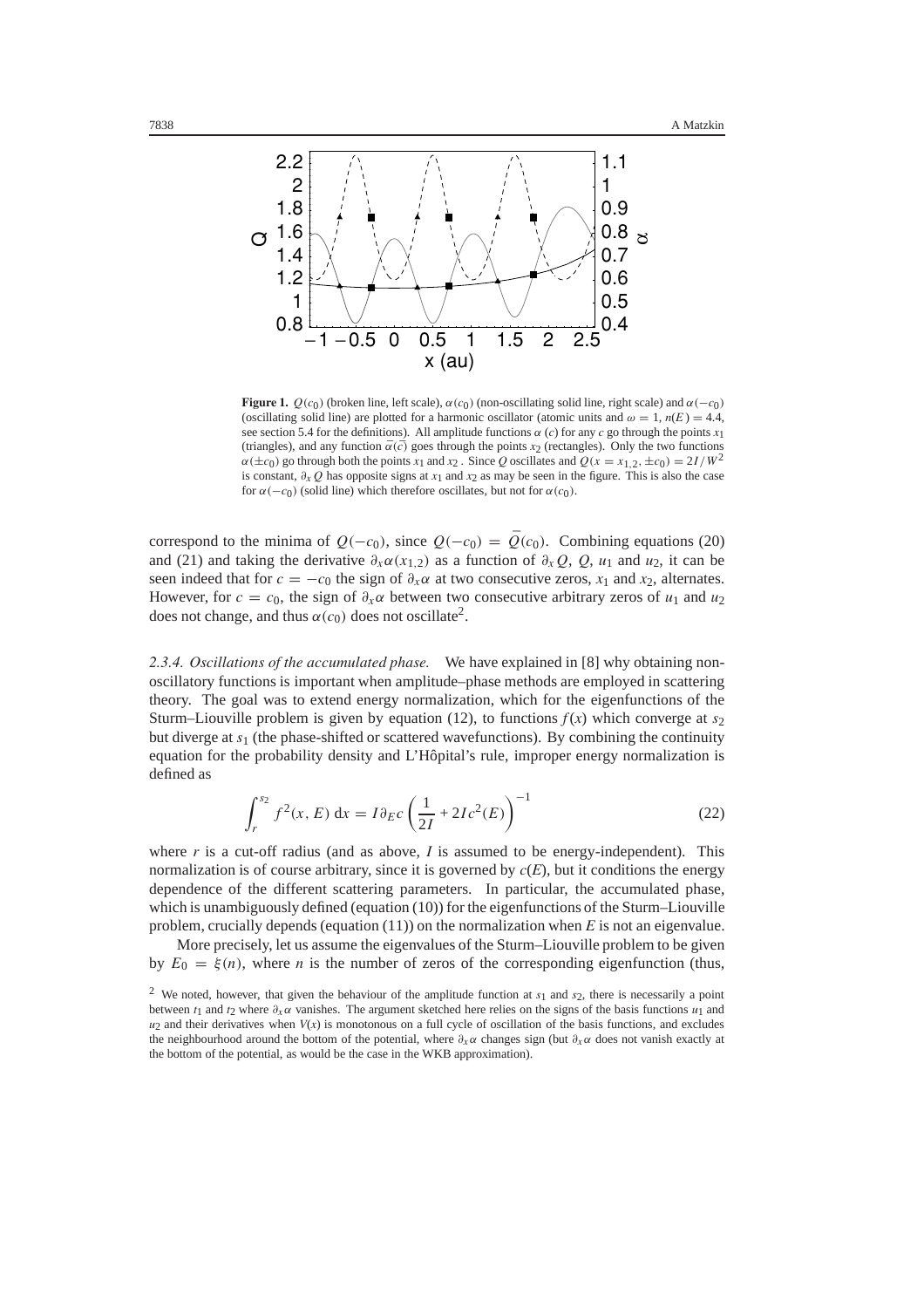of *<sup>u</sup>*2), and *ξ(n)* is an *a priori* arbitrary, but monotonous function admitting a differentiable inverse,  $n(E) = \xi^{-1}(E)$ . The functional relation between  $E_0$  and integer values of *n* is thereby extended to any energy *E* lying between two eigenvalues, i.e.  $E = \xi(n)$ , *n* real. The energy dependence for  $c(E)$  can now be chosen so as to extend the normalization of the eigenfunctions to non-integer values of *n* by equating equation (22) to  $I\pi \partial_E \xi^{-1}(E)$  (cf. equations (10) and (12)), yielding

$$
c(E) = -\frac{1}{2I} \cot \pi \xi^{-1}(E).
$$
 (23)

 $\frac{2I}{2I}$  Substituting in equation (11) gives the following expression for the accumulated phase:

$$
\phi(s_2, E \neq E_0) = \pi \xi^{-1}(E) \equiv \pi n(E). \tag{24}
$$

Thus the accumulated phase does not oscillate as a function of the energy (it is a simple straight line as a function of  $n$ ) and the value of  $c$  given in equation (23) is the only value compatible with energy normalization leading to a non-oscillating accumulated phase function. We shall mention in section 5.3 the relation the specific form (24) has with the canonical action variable in classical mechanics. Note finally that, provided the basis functions  $u_1$  and  $u_2$  are redefined so that their Wronskian is proportional to 2*I* sin  $\pi n(E)$ , equation (23) becomes a particular form of the more general equation (18): with such a choice, the amplitude  $\alpha$  is a non-oscillating function of *x* and the accumulated phase  $\phi(s_2)$  is a non-oscillating function of *E*.

# **3. Semi-classical Ermakov system**

#### *3.1. Asymptotic solutions to the linear equation*

The approximate solutions to the one-dimensional Schrödinger equation when  $\hbar \to 0$  are well known from the asymptotic theory of ordinary linear differential equations [10]. It follows from section 2.3.1 that it is sufficient to consider the solutions between the turning points (i.e. for real  $p(x)$ ). Real solutions are of the form

$$
\tilde{u}(x) = \frac{a_1}{\sqrt{p(x)}} \sin\left[\pm \int p(x') dx' + a_2\right]
$$
\n(25)

where  $a_1$  and  $a_2$  are constants. Tilded ( $\tilde{ }$ ) quantities will henceforth denote asymptotic (semiclassical) functions when these are to be distinguished from the corresponding exact quantum solutions. It is well known from the Hamilton–Jacobi theory that

$$
S(x, E) = \pm \int p(x', E) dx' + a_2
$$
 (26)

where  $S(x, E)$  is known as the Hamilton–Jacobi characteristic function or reduced action: the characteristics in phase space are made up of the points  $(x, \partial_x S)$ .

#### *3.2. Ermakov system*

By direct substitution of a general asymptotic solution into the Schrödinger equation, and by labelling  $\tilde{\alpha}$  and  $\tilde{\phi}$  the semi-classical amplitude and phase functions, we obtain a semi-classical Ermakov system

$$
\hbar^2 \partial_x^2 \tilde{u} + \left[ p^2(x) + \frac{\hbar^2}{2} \langle S; x \rangle \right] \tilde{u} = 0 \tag{27}
$$

$$
\hbar^2 \frac{\partial_x^2 \tilde{\alpha}}{\tilde{\alpha}} + \left[ p^2(x) + \frac{\hbar^2}{2} \langle S; x \rangle \right] = \hbar^2 \left( \partial_x \tilde{\phi} \right)^2 \tag{28}
$$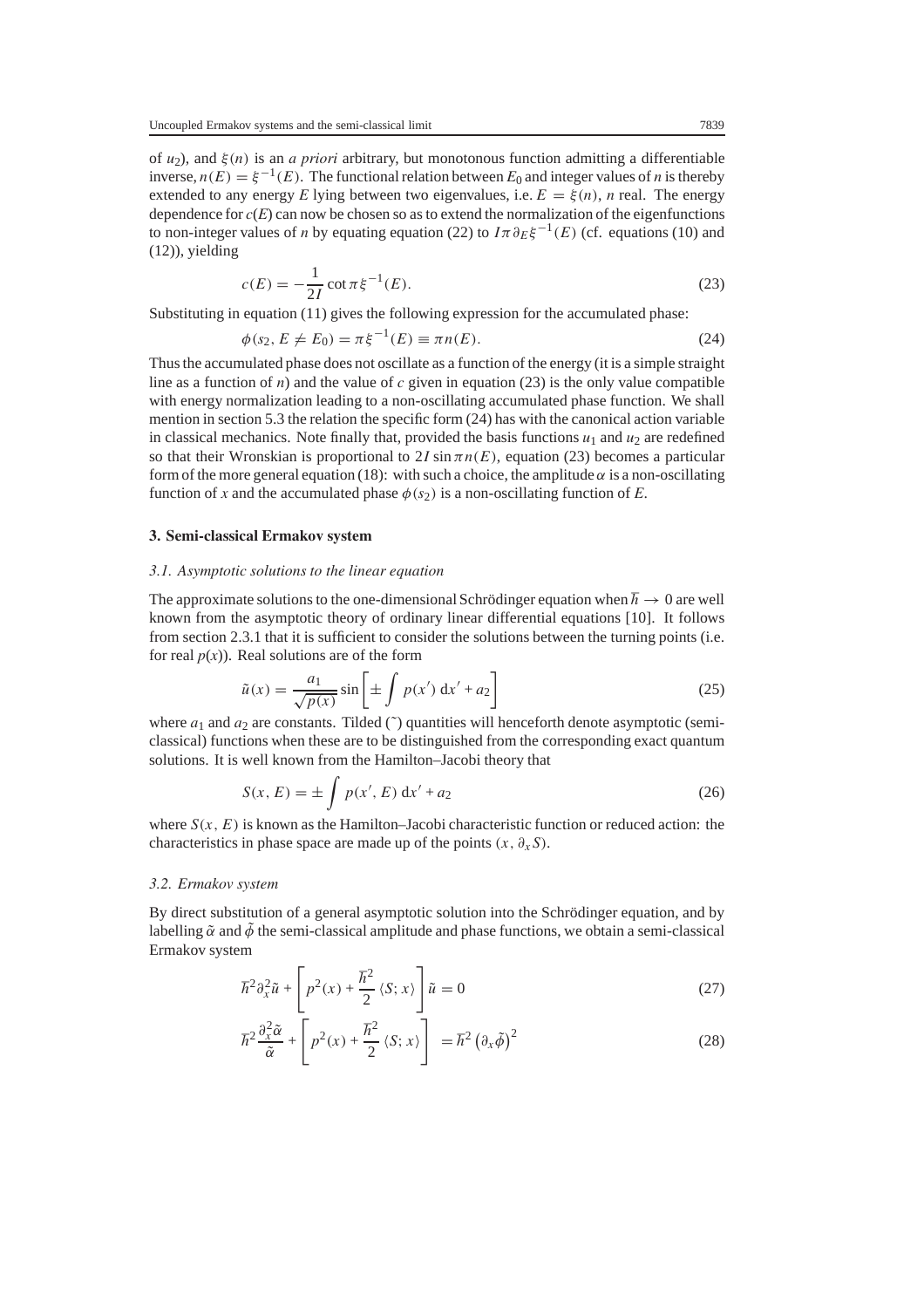where again the bracket  $\langle x \rangle$  denotes a Schwartzian derivative and we have, as for the usual amplitude–phase functions,  $\tilde{\alpha}^2 = \tilde{a}/\partial_x \tilde{\phi}$  and thus  $\partial_x^2 \tilde{\alpha}/\tilde{\alpha} = -\langle \tilde{\phi}; x \rangle/2$ . Equations (27) and (28) are the semi-classical version of the quantum system given by equations (3) and (4) (28) are the semi-classical version of the quantum system given by equations (3) and (4). Equation  $(27)$  is the modified Schrödinger equation exactly obeyed by the semi-classical wavefunctions, and equation (28) is the non-linear equation fulfilled by the semi-classical amplitude function. The passage from the exact (quantum) Ermakov system to the semiclassical one simply consists in a redefinition of the potential energy function,which is identical if  $\langle S; x \rangle$  vanishes. Although generally  $\langle S; x \rangle$  is non-zero (except for the free particle),  $\langle S; x \rangle$ does tend to zero or to a finite value in the limit of high quantum numbers (e.g. the harmonic oscillator for the former, the centrifugal Coulomb potential for the latter). Only if this value is negligible compared to the other terms in the energy function does the high quantum numbers condition fit with the semi-classical limit.

#### *3.3. General solutions*

 $\alpha$  and  $\bar{\phi}$  are given in terms of two independent functions  $\tilde{u}_1$  and  $\tilde{u}_2$  of equation (27) by the same relations, equations (8) and (9), as in the exact (quantum) case, with now tilded quantities. It is convenient, however, to set the tilded constants  $\tilde{a}$ ,  $\tilde{l}$  and  $\tilde{W}$  equal to their quantum counterpart  $a, l$  and  $W$ . This is done by first noting that  $W[\alpha \sin \phi, \alpha \cos \phi] = a$ , which we then set equal *a*, *I* and *W*. This is done by first noting that  $W[\alpha \sin \phi, \alpha \cos \phi] = a$ , which we then set equal to  $W[\tilde{\alpha} \sin \tilde{\phi}, \tilde{\alpha} \cos \tilde{\phi}]$ , so  $\tilde{a} = a = 1$ . To preserve the Wronskians (cf. equations (14) and (15)), the semi-classical function  $\tilde{u}_1$ , of the form given by equation (25), is thus set as

$$
\tilde{u}_1(x) = \sqrt{\frac{2I}{p(x)}} \sin S(x) \tag{29}
$$

where we have implicitly included  $a_2$  in the reduced action so that  $\tilde{u}_1$  is the asymptotic approximation to  $u_1$  in the neighbourhood of an arbitrary  $x$  lying between the turning points. An independent solution  $\tilde{u}_2$  with Wronskian  $W[\tilde{u}_1, \tilde{u}_2] = W$  is then obtained under the form  $\cos(S(x) + b)/\sqrt{p(x)}$  as

$$
\tilde{u}_2(x) = \sqrt{\frac{2I}{p(x)}} \kappa \cos \left[ S(x) + \arccos \frac{W}{2I\kappa} \right]
$$
\n(30)

where we have introduced the scaling factor  $\kappa$  to keep all quantities real. In what follows, we shall set  $\kappa = 1$ , which is tantamount to rescaling  $u_2$  (a similar rescaling was performed in the quantum case, see below equation (18)).

## *3.4. Non-oscillating solutions*

Substituting equations (29) and (30) in the expression for  $\tilde{\alpha}$  readily yields

$$
\tilde{\alpha}^2 = \frac{1}{p(x)} \left[ 4I^2 W^{-2} \sin^2 S(x) + (\cos S(x) - 2Ic \sin S(x)) \times \left\{ \cos S(x) - 2I \left( c + W^{-1} [4 - W^2 / I^2]^{1/2} \right) \sin S(x) \right\} \right]
$$
(31)

which is a highly oscillatory function for an arbitrary value of the parameter *c*. However, it may be noted by inspection that for  $c = -[W^{-2} - (2I)^{-2}]^{1/2}$ , the oscillating terms are cancelled out. Begans that this is the same expression that was labelled  $c_0$  in the quantum cancelled out. Remark that this is the same expression that was labelled  $c_0$  in the quantum case (equation (18)). Re-establishing  $\hbar$ , the amplitude now reads  $\tilde{\alpha}^2(c_0) = h/p(x)$ , which given our assumptions is a non-oscillating function of *x*. Identical substitutions may be done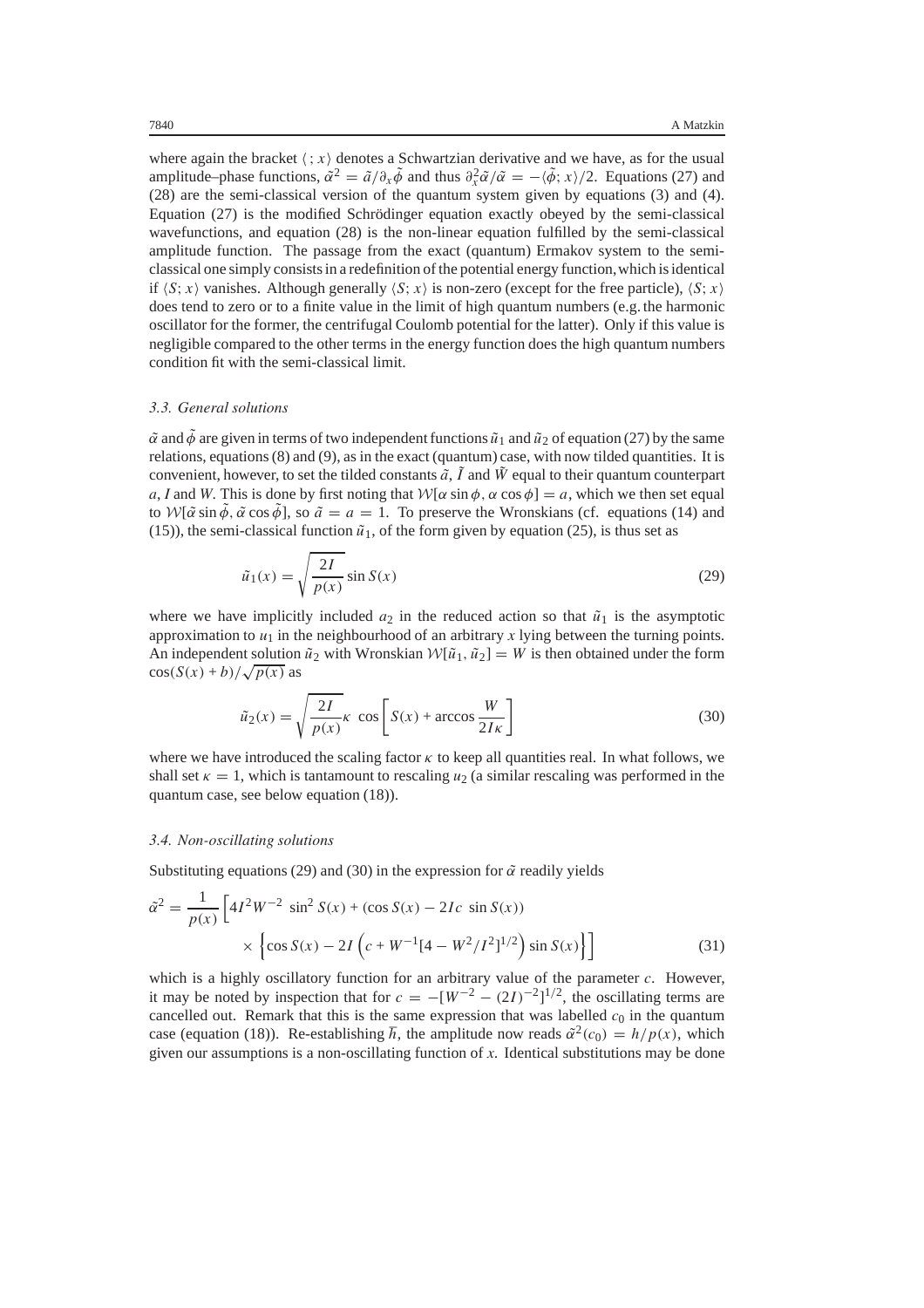for  $\tilde{\phi}$ , from which it follows that the semi-classical phase function is highly oscillatory for an arbitrary value of *c* except if  $c = c_0$ , and in that case,

$$
\tilde{\phi}(x, c_0) = S(x)/\hbar. \tag{32}
$$

In short, non-oscillating functions are obtained for a unique value of the parameter *c*, for which the semi-classical quantities match their classical counterpart  $(\sqrt{\frac{\hbar}{p(x)}}$  and  $S(x)/\hbar$ are respectively the classical probability amplitude and phase functions). Writing equation (28) as

$$
\frac{\hbar^2}{2} [ \langle \tilde{\phi}; x \rangle - \langle S; x \rangle ] = p^2(x) - \frac{\hbar^2}{\tilde{\alpha}^4}
$$
\nmeans that each side of the non-linear equation of the semi-classical Ermakov system vanishes

independently. Note also that  $p^2(x) + \frac{\hbar^2}{S(x)}$ ;  $\frac{x}{2} = \frac{\hbar^2}{\tan \phi(c)}$ ;  $\frac{x}{2}$  (this is established by using the Möbius invariance of the Schwartzian derivative and establishing a  $c$ -dependent linear transformation relating tan  $\tilde{\phi}(x, c)$  to tan  $S(x)$ ).

## **4. ¯***h* **expansions**

The link between the solutions of the quantum and semi-classical Ermakov systems is done by employing a formal  $\hbar$  expansion of the amplitude function. As in the previous section, we assume *I* and *W* to be identical in both the quantum and the semi-classical case. It is then straightforward to show that to each order in  $\hbar$  (as well as to infinite order), non-oscillatory functions are obtained.

#### *4.1. Series expansions*

The formal asymptotic solution to the Schrödinger equation for small values of the parameter  $\hbar$  is usually done by transforming it to the Riccati form and then obtaining a recurrence relation between complex function of order *j* and the functions of lower order [10]. Here we proceed slightly differently, because we want the relations between the amplitude and the phase to be verified to each order. We look for a generic solution of equation (3) under the form  $u(x) = a(x) \exp i f(x)/\hbar$ , where  $a(x)$  and  $f(x)$  are real functions admitting the series expansions

$$
a(x) = \sum_{j=0}^{\infty} a_j(x) \hbar^j \qquad f(x) = \sum_{j=0}^{\infty} f_j(x) \hbar^j.
$$
 (34)

Substitution into the Schrödinger equation gives  $a_i(x) = 0$ ,  $f_i(x) = 0$  for odd *j* and the following recurrence relations for even  $j, j \geq 2$ :

$$
\partial_x f_j(x) = \frac{1}{2a_0 \partial_x f_0} \left[ \partial_x^2 a_{j-2} - \sum_{m=2}^{j-2} a_m \sum_{n=0}^{j-m} \partial_x f_n \partial_x f_{j-m-n} \right]
$$
(35)

$$
a_j(x) = \frac{b_j}{\sqrt{\partial_x f_0}} - \sum_{n=0}^{j-2} \frac{\int \left(2\partial_y a_n \partial_y f_{j-n} + a_n \partial_y^2 f_{j-n}\right) \left(\sqrt{\partial_y f_0} \, dy\right)}{2\sqrt{\partial_x f_0}}
$$
(36)

with  $f_0(x) = \pm S(x)$ ,  $a_0(x) = \pm \partial_x f_0^{-1/2}$ , and where the constants *b<sub>j</sub>* appearing in the solution to the homogeneous equations for  $a(x)$  are all set to 0 for  $i > 2$ . The Wronskian relations are to the homogeneous equations for  $a_j(x)$  are all set to 0 for  $j \ge 2$ . The Wronskian relations are then preserved to each order in  $\hbar$ , that is

$$
W[a(x)\sin f(x), a(x)\cos f(x)] = a_0^2(x)\partial_x f_0(x) = \partial_x S(x)/p(x) = 1.
$$
 (37)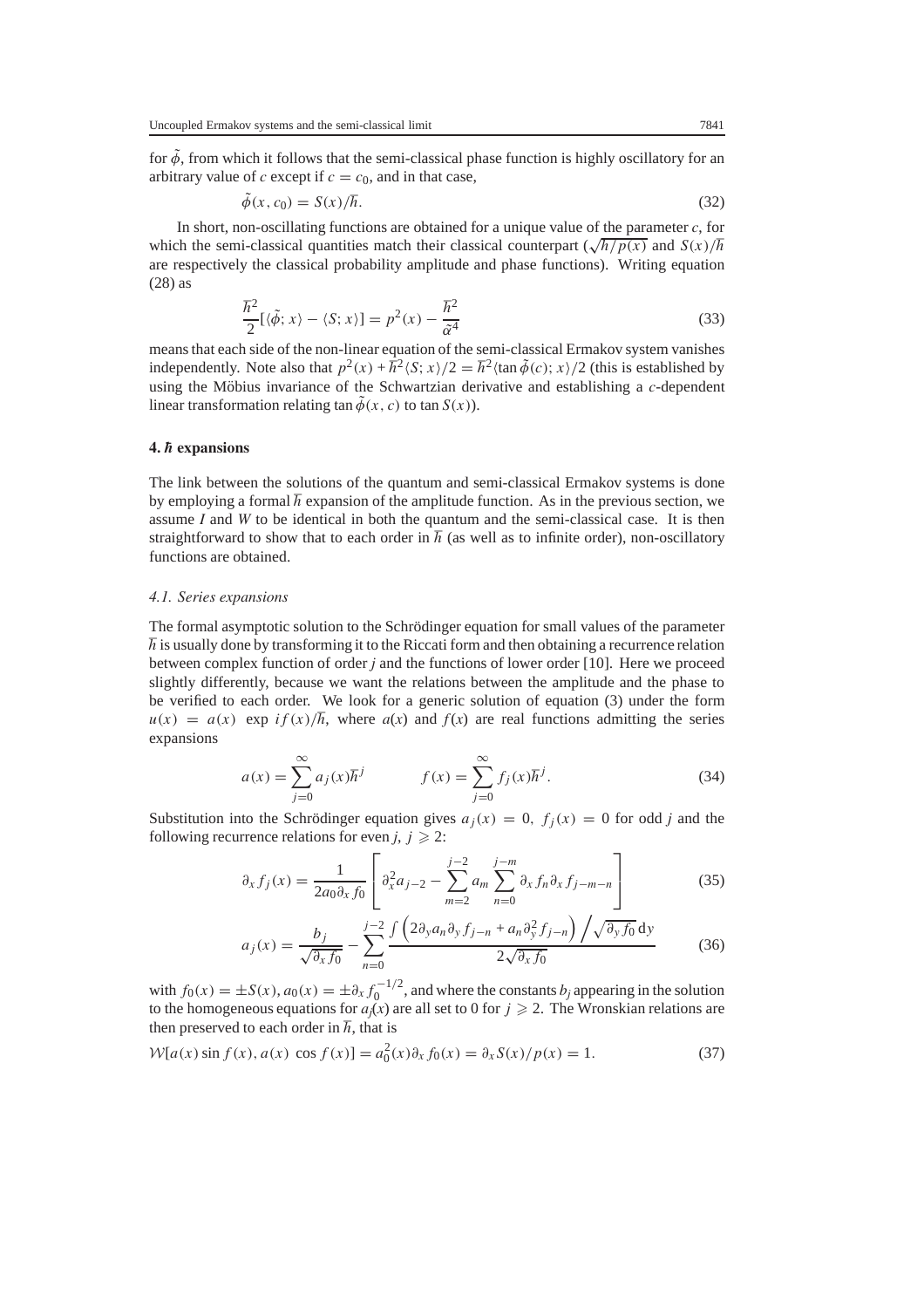Between the turning points, the  $\pm$  branches are combined to yield real oscillatory functions. The formal expansion for  $u_1$  (assuming again the adequate integration constant to be included in  $f_0$ ) is then given by

$$
u_1(x) = \sqrt{2I} \sum_{j=0}^{\infty} a_j(x) \hbar^j \sin\left(\sum_{i=0}^{\infty} f_i(x) \hbar^i\right).
$$
 (38)

The expansion for the function lagging  $\pi/2$  out of phase is trivially obtained by using the cos function; from equations (13) to (15) the formal expansion for  $u_2$  is then found as

$$
u_2(x) = \frac{\sum_{j=0}^{\infty} a_j(x) \hbar^j}{\sqrt{2I}} \left[ W \cos \left( \sum_{i=0}^{\infty} f_i(x) \hbar^i \right) - I[4 - W^2/I^2]^{1/2} \sin \left( \sum_{i=0}^{\infty} f_i(x) \hbar^i \right) \right].
$$
\n(39)

To first order these functions coincide by construction with the semi-classical wavefunctions  $\tilde{u}_1$  and  $\tilde{u}_2$ .

#### *4.2. Amplitude and phase expansions*

The  $\hbar$  expansions for the amplitude and phase functions are obtained by combining the nonlinear superposition principle [equations  $(8)$  and  $(9)$ ] with the formal series expansions for  $u_1$ and  $u_2$ . The expansions may be done to finite or infinite order. In the first case, the functions are Taylor expanded around  $\hbar = 0$  after separating the classical terms  $a_0$  and  $f_0$ . The infiniteorder case is analogous to the first-order case treated in section 3.4. For example, substituting the series expansions in equation (9) gives the expression (mod  $\pi$ ) of the phase which can be simplified as

$$
\phi(x, c) = \operatorname{arccot} \left\{ \cot \left( \frac{S(x)}{\hbar} + \sum_{i=1}^{\infty} f_i(x) \hbar^{i-1} \right) - \left[ 2Ic(E) + IW^{-1}[4 - W^2/I^2]^{1/2} \right] \right\}.
$$
\n(40)

The amplitude function may be obtained by deriving equation (40), keeping in mind the Wronskian relations (37), yielding an expression involving the sines and cosines of the expression between parentheses. In both cases, the highly oscillatory terms are cancelled by setting  $c = c_0$  (in equation (40) for example, the term between square brackets then vanishes).

#### **5. Discussion**

#### *5.1. General remarks*

We have thus seen that same value of *c* gives rise to non-oscillating functions both in the semi-classical and quantum cases. This is not surprising, if the similarities between equations (30), (39) and (19) on the one hand, together with the non-linear superposition principle in both the quantum and semi-classical Ermakov systems on the other hand are considered: the same functional relation gives the amplitude–phase functions in both cases. We note however that the simple arguments we have given above, although physically appealing because of the direct connection to standard classical quantities, are liable to a more rigorous treatment. For example the series expansion obtained for the amplitude function does not necessarily converge, and even its asymptotic properties as a function of the parameter *c* deserve a more thorough investigation. Actually, Lewis had made the same remarks when studying the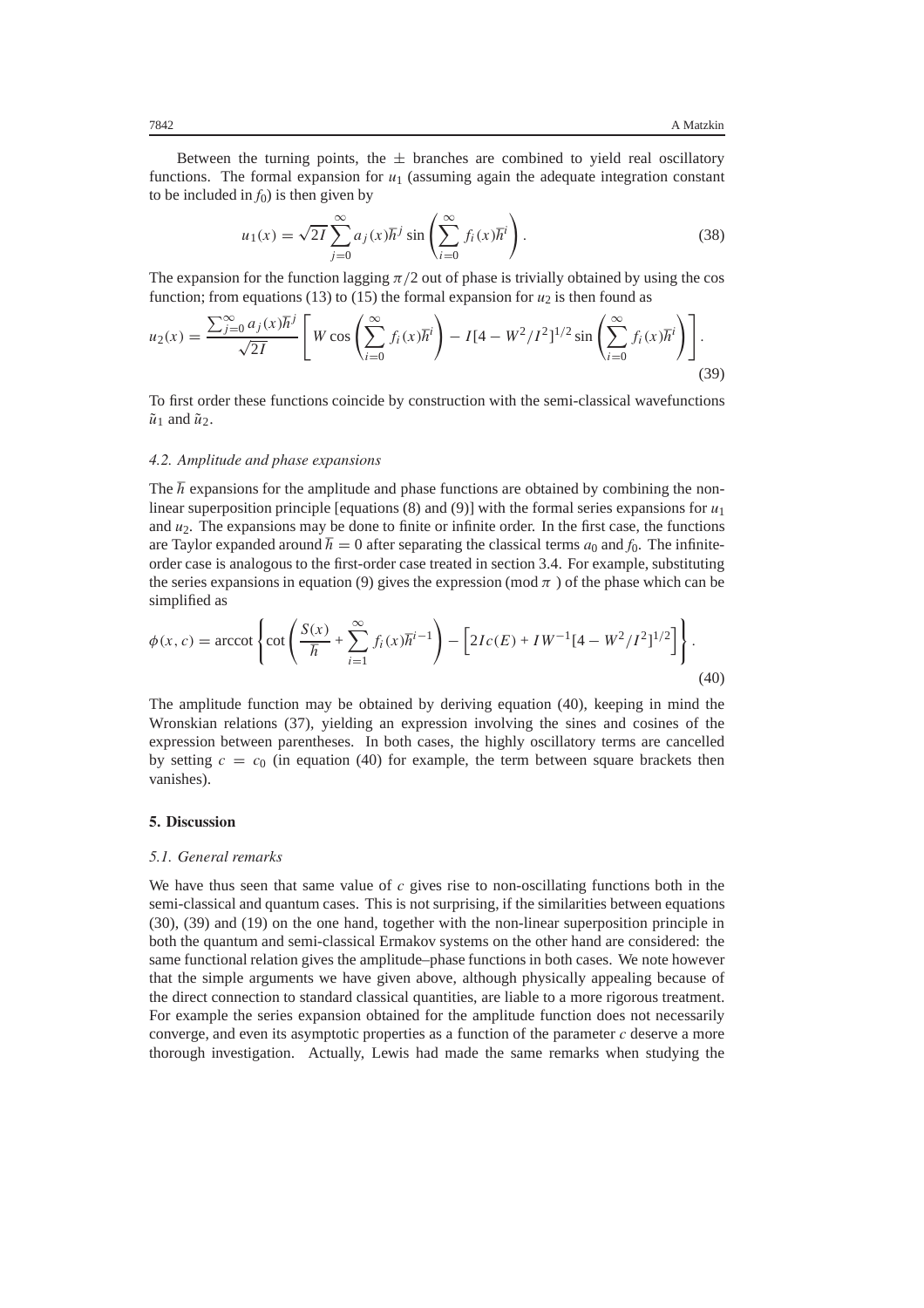adiabatic invariant series of the time-dependent classical harmonic oscillator in powers of an adiabatic parameter  $\varepsilon$  [11], which is defined by the same uncoupled Ermakov system as the one studied in this paper. Lewis's work was the first (albeit implicit) application to Ermakov systems of Kruskal's asymptotic theory of Hamiltonian systems extending the study of the adiabatic invariants beyond the first order in  $\varepsilon$  [12]. The transposition of these theories to the present problem is not straightforward because we lack here the Hamiltonian formalism on which these theories are based (e.g. the integral invariants that appear in Kruskal's theory would have here a rather obscure interpretation). Nonetheless, the present results on the oscillatory properties can be directly transposed to any uncoupled Ermakov system depending on an 'adiabatic' parameter  $\varepsilon$  (which in the present context corresponds of course to the Planck constant).

## *5.2. Scattering basis functions*

Previously to the work of Fano *et al* [13], the use of amplitude–phase methods in scattering theory was limited to the high kinetic energy limit, and the derivatives of the phase *φ* above first order neglected, thereby effectively restricting the treatment from the start to the standard WKB approximation (see e.g. chapter 4.3 of [14]). The more recent application of these methods to define a pair of basis functions for phase-shifted wavefunctions in a potential (as outlined above) relies on numerical treatments to minimize the oscillations; these treatments are preferred even in the cases for which an analytic pair of basis functions is known, such as the Whittaker functions for the centrifugal Coulomb problem or the parabolic cylinder functions for the harmonic oscillator. It is interesting to note that the approach suggested in section 2.3 yields, for an arbitrary potential with a single minimum, the same relations that are known to be valid (and non-oscillating) for the analytic functions in the mentioned special cases (e.g. in the Coulomb case where the effective quantum number *ν* is defined as  $v = \xi^{-1}(E) + l$ , the accumulated phase obtained with the Whittaker functions is  $\phi(\infty) = \pi(\nu - l)$  and improper normalization follows the normalization of the eigenfunctions by normalizing to *ν*3*/*2, independently of *ν* being real or an integer [15]).

From a formal standpoint, defining a specific basis of functions is equivalent to defining the Green's function of the scattering process in the asymptotic field. This is the Green's function that appears in the Lippmann–Schwinger equations and through which the collision operators are defined. This is why the collision operators depend on the parameter *c*. Though at first sight this may appear as an unexpected feature, it must be remembered that the explicit inclusion of closed channels leads to a modification of the usual Green's functions through a term depending on the accumulated phase [16].

#### *5.3. Semi-classical limit and classical quantities*

Standard semi-classical physics is usually not concerned with the quantum to classical limiting procedure, because the strategy there is to start from classical quantities at the outset and then proceed to quantization. However, we have seen in section 3 that the classical reduced action is only one of the many phase functions that are obtained in the semi-classical limit (namely the non-oscillating one). This type of problem is frequent in 'classicalization' procedures: a particular, often arbitrary choice has to be made to recover classical quantities (action, Liouville equation, etc.). A recent example is given in reference [17], where the passage from Hilbert-space to classical-phase space operators involves particular choices for the parameters in order to recover the classical dynamics. In other works, this requirement takes the form of an additional *ad hoc* condition usually termed as the 'correspondence principle' (e.g. in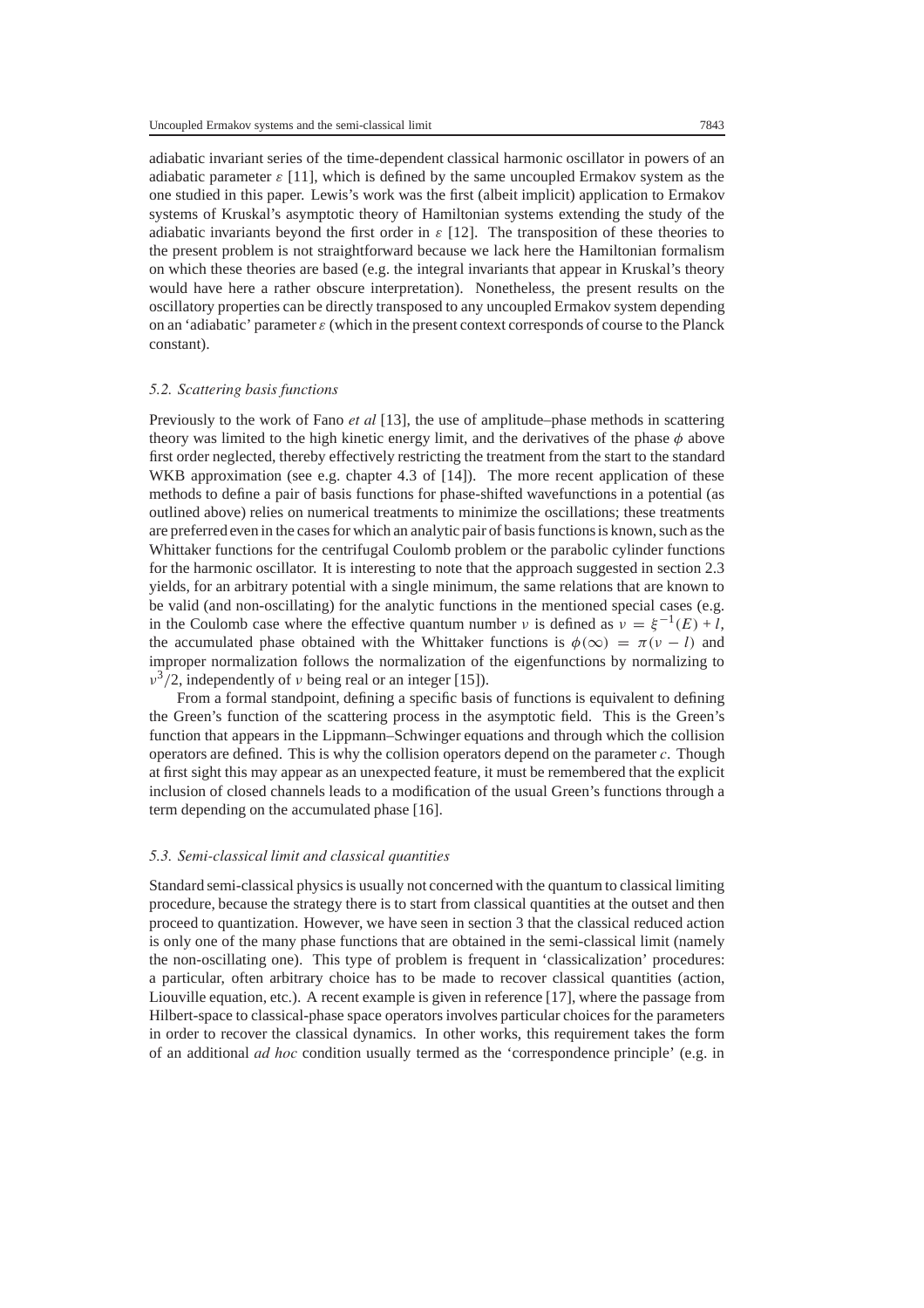reference [18] where a quantum version of the Hamilton–Jacobi equation is given an additional boundary condition  $p_{\text{quantum}}(x, E) \rightarrow p_{\text{classical}}(x, E)$  when  $\hbar \rightarrow 0$  and E is fixed)<sup>3</sup>. Though much less general, our treatment is more transparent in that the continuation of the classical reduced action in the quantum domain is readily identified: it is the non-oscillating phase function (and the continuation of the classical probability amplitude is the non-oscillating amplitude function).

Other aspects of the classical-quantum correspondence for a classically integrable and separable system deserve to be mentioned. The accumulated phase (equations (10) and (11)) is seen to be directly related to the line integral around a closed loop of  $\alpha^{-2}$ :

$$
\oint \left[\partial_x \phi(x, c)\right] dx = 2\phi(s_2, c). \tag{41}
$$

In contrast to EBK (torus) quantization, there are no caustics when dealing with exact quantization, and the quantization condition reads  $\oint [\partial_x \phi(x, c)] dx = 2\pi n$ , i.e., *n* is an integer and the line integral does not depend on the particular value of *c*. Here we understand by 'exact quantization' the quantization of the exact quantum phase, and not the exact WKB quantization of non-solvable potentials, as employed by Voros [19]. Note however that when  $c = c<sub>0</sub>$ , the (unquantized) integral (41) reads, according to equation (24), as

$$
\oint \left[\partial_x \phi(x, c_0)\right] dx = 2\pi n(E). \tag{42}
$$

Not only does  $c = c_0$  preserve for non-integer real numbers the functional relation valid for exact quantization, but it gives a parameterization of the quantum equivalent of the canonical action variable.

In a similar vein, the period of motion *T* is given in the Hamilton–Jacobi theory by taking the energy derivative of the reduced action along the closed loop. The transposition to the phase function in the quantum case would imply taking the energy derivative of equation (41), which by equations (11) and (22) is proportional to the normalization. Again, the normalization depends on  $c(E)$  and to take  $\partial_E \phi(c)$  as the time parameterization does not appear to make much sense unless  $c = c_0$ , since any other value would lead to an oscillating function, which would further not collapse to the classical period in the  $\hbar \to 0$  limit.

#### *5.4. Example*

We illustrate the properties mentioned above on the harmonic oscillator, a paradigm both in the Hamilton–Jacobi formulation of classical mechanics [20] and in the semi-classical theory of bound states [21]. The reduced action  $S(x, E)$  of equation (26) is readily obtained, from which it follows that

$$
\partial_x S = (2mE - m^2 \omega^2 x^2)^{1/2}
$$
 (43)

$$
J \equiv \oint \left[ \partial_x S \right] dx = 2\pi E/\omega \tag{44}
$$

where *m* and  $\omega$  are the mass and frequency of the oscillator respectively; we slightly depart from usual conventions and define *J* to be the canonical action variable. The period is recovered as  $T = \partial_E J$ . The standard WKB solutions between the caustics, equations (29) and (30), are

<sup>&</sup>lt;sup>3</sup> Other authors crudely suppress the  $\hbar$ -dependent terms in selected equations where this suppression leads to classical relations (e.g. this would be done in equation (4) by giving the amplitude squared the dimensions of a classical quantity, thereby getting rid of  $\partial_x^2 \alpha$ , but would not be done in equation (3), which does not support an obvious classical interpretation). This procedure has often been criticized because the functions and obvious classical interpretation). This procedure has often been criticized because the functions and the parameters appearing in the equations depend on  $\hbar$ .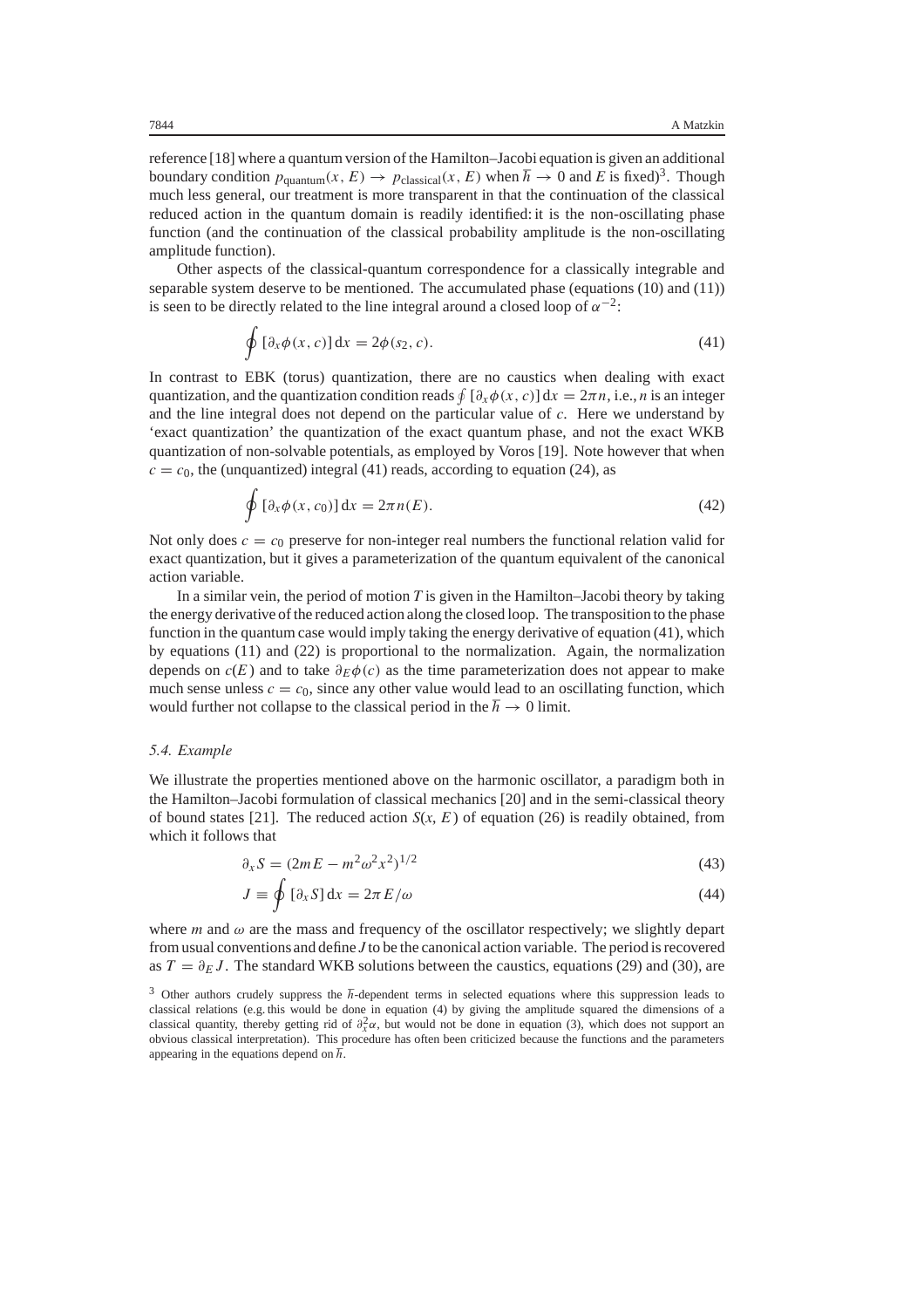

**Figure 2.** The positive branch of the classical canonical momentum  $p(x)$  for a harmonic oscillator ( $\omega = 1$ , atomic units) is plotted (lower solid line) versus the 'quantal momentum'  $\partial_x \phi(x, c)$  *i*) for an arbitray value of *c* (dashed line) and *ii*) for the non-oscillating value  $c = c<sub>0</sub>$  (upper solid line).

obtained from these classical quantities. Semi-classical quantization must take into account the singularities at the turning points, from which it follows that  $E_0 = \hbar \omega (n + 1/2)$ , with *n* being an integer.

Quantum mechanically, the eigenvalues are given by  $\xi(n) = \hbar \omega(n + 1/2)$  when *n* is an integer that counts the zeros of the eigenfunction, but this relation can be extended for any real value of *n*, as discussed in section 2.3.4. We then write  $\xi^{-1}$  as  $n(E) = E/\hbar \omega - 1/2$ . The derivative of the exact (quantum) phase is given by equations (7) and (8) as

$$
\partial_x \phi(x, c) = \frac{m\omega}{\hbar} \left[ \left( \frac{1}{2I} + 2Ic^2 \right) u_1^2(x) + \frac{2I}{W^2} u_2^2(x) - \frac{4Ic}{W} u_1(x) u_2(x) \right]^{-2}.
$$
 (45)  
Figure 2 compares the classical conjugate momentum as given by equation (43) with two

exact phases  $\hbar \partial_x \phi(x, c)$  obtained from equation (45) by using numerical solutions of the Schrödinger equation,  $u_1$  and  $u_2$ , with respective vanishing boundary conditions at  $x = -\infty$ and  $x = +\infty$ . One of the curves is for an arbitrary value of *c*, the other corresponds to  $c = c_0$ . It may be seen that even for a moderate excitation ( $n \approx 12$ ), the non-oscillating solution with  $c = c<sub>0</sub>$  can barely be distinguished from the classical momentum at the same energy, except near the turning points (the reason is that  $\langle S; x \rangle$  is negligible, hence the exact quantum phase, solution of equation (6) tends to the semi-classical quantum phase  $\tilde{\phi}$  of equation (28), which is simply  $S(x)$  when  $c = c_0$ ).

The analogue of the canonical action *J* appears as the line integral (41), which generally depends on *c except* when *n* is an integer in which case  $\oint [\hbar \partial_x \phi(x, c)] dx = 2\pi \hbar n$ . Thus for the quantized energies the quantal line integral differs from *I* by the Maslov index. However the quantized energies, the quantal line integral differs from *J* by the Maslov index. However, if  $c = c_0$ , we have for any *E* [equation (42)]

$$
\oint \left[\hbar \partial_x \phi(x, c_0)\right] dx = 2\pi E/\omega - \hbar/2 \tag{46}
$$

which is the classical result with an action correction coming from the Maslov index. Note that taking the energy derivative of equation (41) crucially depends, for *any* energy *E* (including the eigenvalues), on the energy dependence  $c(E)$ . Only the energy dependence given by the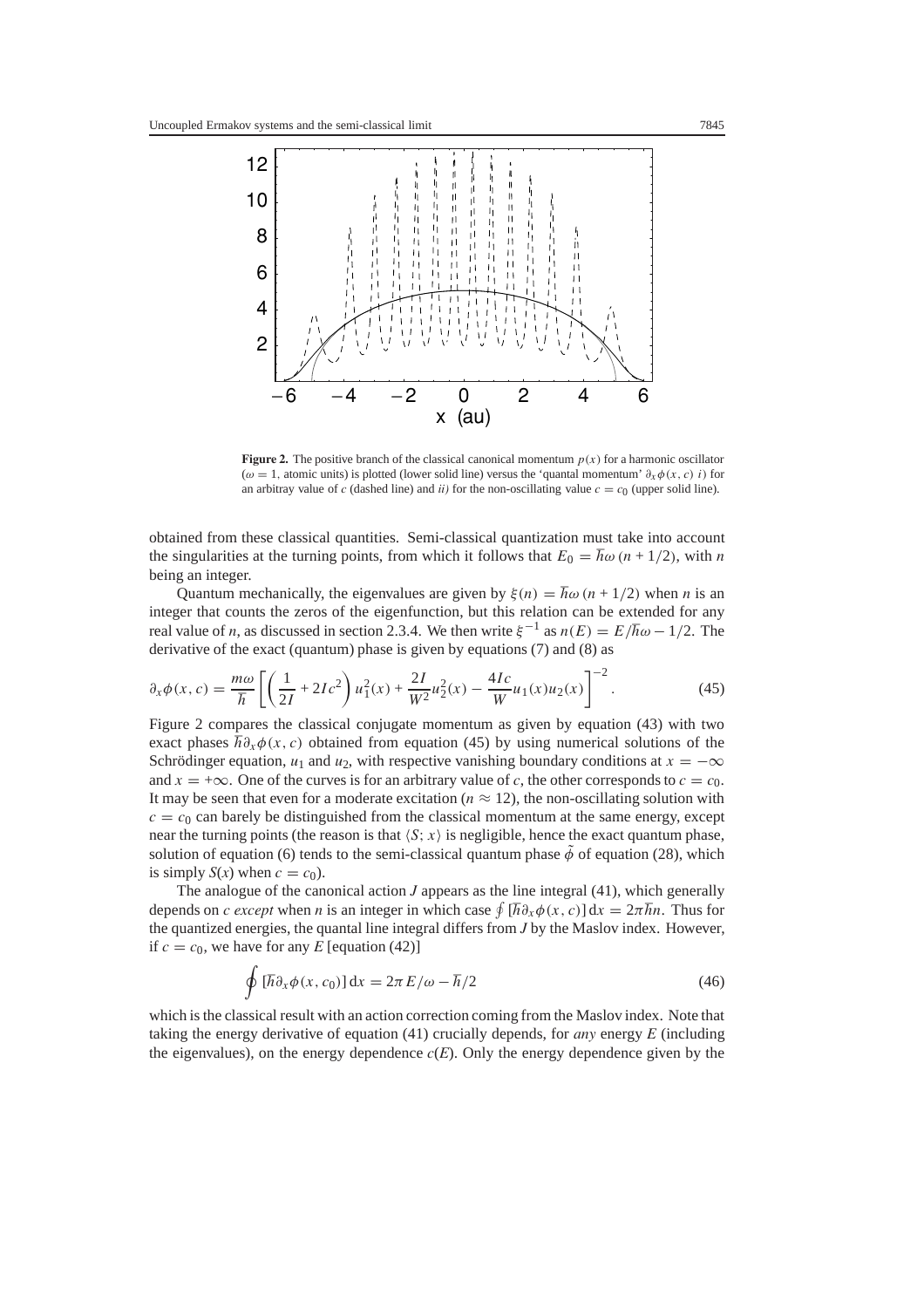relation (23), which yields equation (46) in this case, renders the usual relation for the period, and more generally follows the classical time parameterization for conservative systems in the Hamilton–Jacobi theory. Thus, the parameter  $c$ , which appears free within quantum mechanics and has no classical counterpart, must be constrained if the usual classical relations for the oscillator are to be extended to quantum amplitude and phase functions.

The usual interpretation of the invariant within Ermakov systems hinges on the use of an original Hamiltonian or Lagrangian, from which the Ermakov equations are derived. The invariant is then associated, by means of Noether's theorem, with the conserved quantity of an auxiliary motion [5, 6]. Such an interpretation is of course not available here, where the Ermakov equations are used in a quantum-mechanical context. The invariant *I* is employed in this context only to define the normalization, through equation (12). However, for the choice  $c = c<sub>0</sub>$ , a further interpretative step may be taken, since then the term on the right-hand side in equations (12) or (22) gives

$$
\frac{\hbar}{2m} I \partial_E \oint [\hbar \partial_x \phi(x, c_0)] dx.
$$
\nFor the harmonic oscillator, we have by equation (46) and by adopting unity normalization.

$$
I = \frac{m\omega}{\hbar\pi}.
$$
 (48)  
For other systems, I usually depends on  $n(E)$  except if the wavefunctions are energy-

normalized. Elementary manipulations yield the more general form

$$
I = 2\pi \left[ \int \lambda(x, E) dx \right]^{-1}
$$
 (49)

where  $\lambda(x, E)$  is the local de Broglie wavelength and the range of integration is restricted to the classical domain between the turning points.

# **6. Conclusion**

Previous interest in amplitude–phase methods led us to investigate in this work the oscillatory properties of the non-linear equation of uncoupled Ermakov systems. It was shown that non-oscillating amplitude–phase functions in the space and energy variables have a particular feature in the semi-classical limit: they yield classical quantities. We have seen that although standard quantum-mechanical quantities, such as the wavefunctions or the eigenvalues, are insensitive to the value of the parameter *c* and its energy dependence, there is a unique value of *c* which appears as connecting quantum amplitude and phase functions to their classical counterpart. Only in this case can 'quantum characteristics'  $(x, \partial_x \phi)$  having a sense, and collapsing to  $(x, \partial_x S)$  when  $\hbar \to 0$  be defined. We insist again that from the point of view of quantum mechanics, even in the semi-classical limit, this need not be the case: any amplitude and phase functions obeying equation (33) will yield correct semi-classical wavefunctions. A full study of these aspects on specific physical systems will be given elsewhere. Further links with current work on Ermakov systems may lead to a better appreciation, as well as to an extension, of the formalism.

#### **Acknowledgments**

I thank T Monteiro (UCL) for useful discussions on semi-classical physics. Financial support from the European Commission's IHP-MCIF Programme is acknowledged.